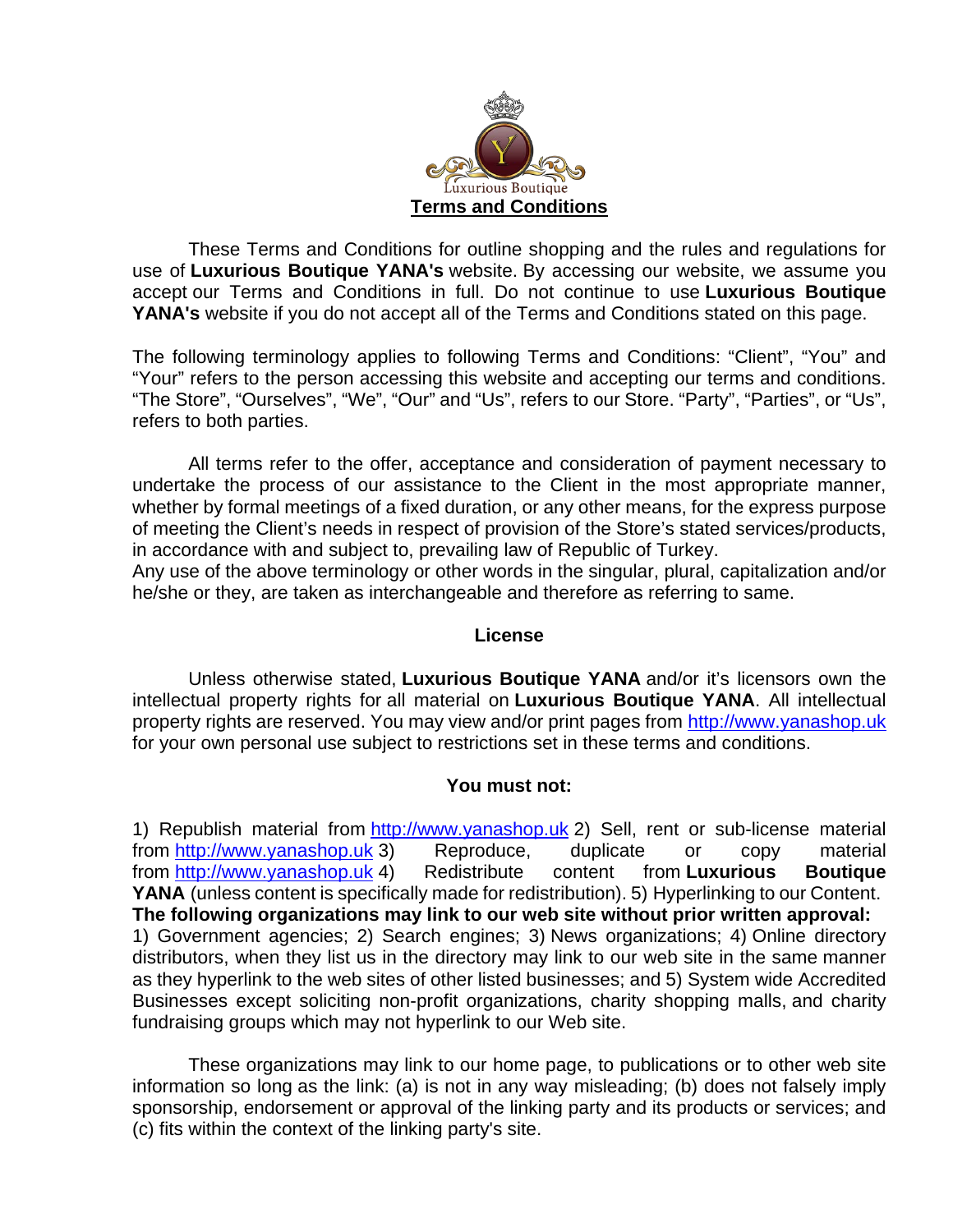### **We may consider and approve in our sole discretion other link requests from the following types of organizations:**

1) Commonly-known consumer and/or business information sources such as Chambers of Commerce, AARP and Consumers Union; 2) Associations or other groups representing charities, including charity giving sites, 3) Online directory distributors; 4) Internet portals; 5) Accounting, law and consulting firms whose primary clients are businesses; and 6) Educational institutions and trade associations.

We will approve link requests from these organizations if we determine that: (a) the link would not reflect unfavorably on us or our accredited businesses (for example, trade associations or other organizations representing inherently suspect types of business, such as work-at-home opportunities, shall not be allowed to link); (b)the organization does not have an unsatisfactory record with us; (c) the benefit to us from the visibility associated with the hyperlink outweighs the absence of ; and (d) where the link is in the context of general resource information or is otherwise consistent with editorial content in a newsletter or similar product furthering the mission of the organization.

These organizations may link to our home page, to publications or to other web site information so long as the link: (a) is not in any way misleading; (b) does not falsely imply sponsorship, endorsement or approval of the linking party and its products or services; and (c) fits within the context of the linking party's site.

If you are among the organizations listed above and are interested in linking to our website, you must notify us by sending an e-mail to admin@yanashop.uk

Please include your name, your organization name, contact information (such as a phone number and/or e-mail address) as well as the URL of your site, a list of any URLs from which you intend to link to our web site, and a list of the URL(s) on our site to which you would like to link. Allow 2-3 weeks for a response.

No use of **Luxurious Boutique YANA's** logo or other artwork will be allowed for linking absent a trademark license agreement.

### **Frames**

Without prior approval and express written permission, you may not create frames around our web pages or use other techniques that alter in any way the visual presentation or appearance of our web site.

### **Reservation of Rights**

We reserve the right at any time and in its sole discretion to request that you remove all links or any particular link to our web site. You agree to immediately remove all links to our web site upon such request.

We also reserve the right to amend these terms and conditions and its linking policy at any time.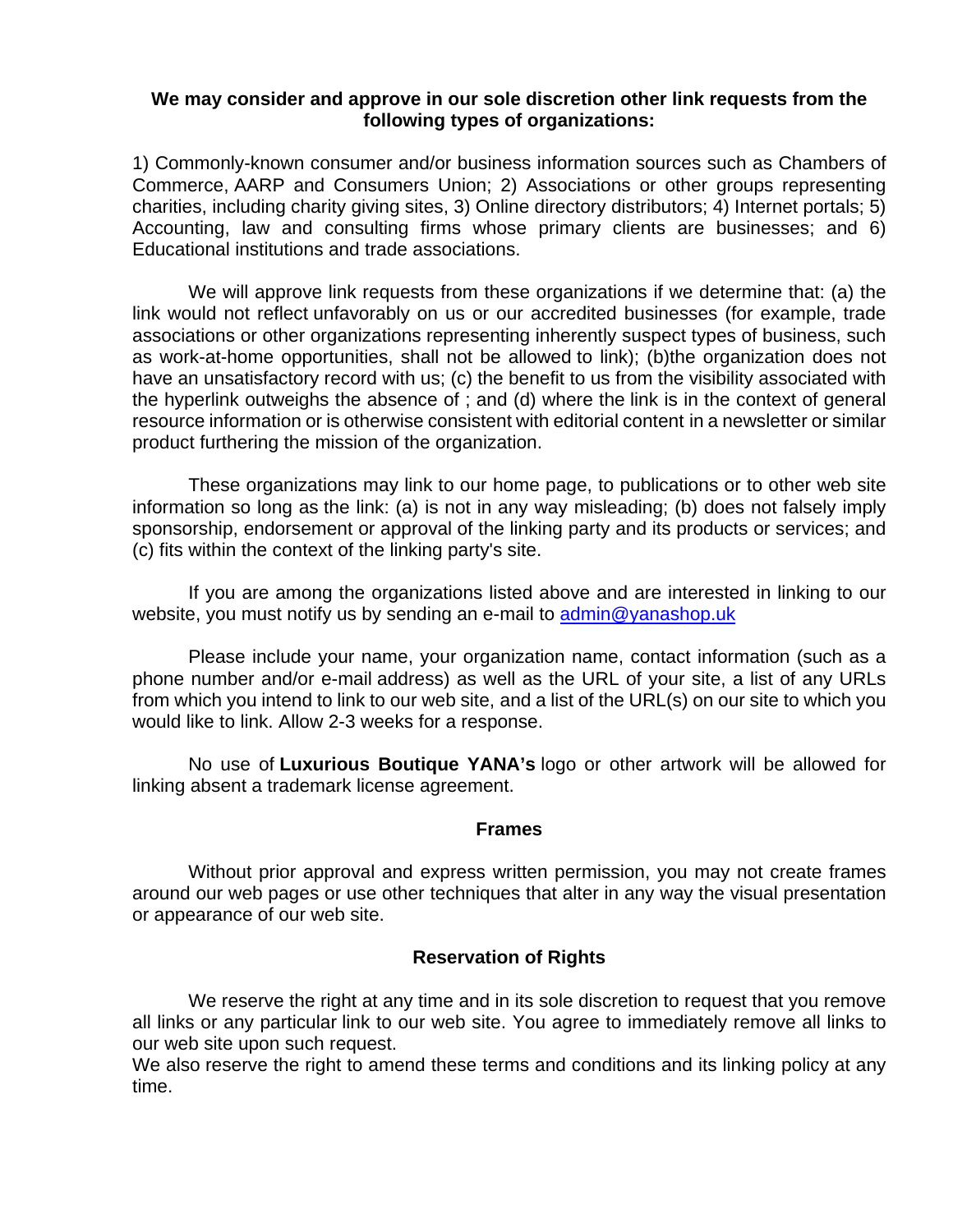By continuing to link to our Web site, you agree to be bound to and abide by these linking terms and conditions.

### **Removal of links from our website**

If you find any link on our web site or any linked web site objectionable for any reason, you may contact us about this. We will consider requests to remove links but will have no obligation to do so or to respond directly to you.

Whilst we endeavor to ensure that the information on this website is correct, we do not warrant its completeness or accuracy; nor do we commit to ensuring that the website remains available or that the material on the website is kept up to date.

# **Content Liability**

We shall have no responsibility or liability for any content appearing on your web site. You agree to indemnify and defend us against all claims arising out of or based upon your website. No link(s) may appear on any page on your web site or within any context containing content or materials that may be interpreted as libelous, obscene or criminal, or which infringes, otherwise violates, or advocates the infringement or other violation of, any third party rights.

## **Disclaimer**

To the maximum extent permitted by applicable law, we exclude all representations, warranties and conditions relating to our website and the use of this website (including, without limitation, any warranties implied by law in respect of satisfactory quality, fitness for purpose and/or the use of reasonable care and skill).

## **Nothing in this disclaimer will:**

1) Limit or exclude our or your liability for death or personal injury resulting from negligence; 2) Limit or exclude our or your liability for fraud or fraudulent misrepresentation; 3) Limit any of our or your liabilities in any way that is not permitted under applicable law; or 4) Exclude any of our or your liabilities that may not be excluded under applicable law.

The limitations and exclusions of liability set out in this Section and elsewhere in this disclaimer: (a) are subject to the preceding paragraph; and (b) govern all liabilities arising under the disclaimer or in relation to the subject matter of this disclaimer, including liabilities arising in contract, in tort (including negligence) and for breach of statutory duty.

To the extent that the website and the information and services on the website are provided free of charge, we will not be liable for any loss or damage of any nature.

## **Online Store Terms**

By agreeing to these Terms and Conditions, you represent that you are at least the **18 years' age** and you have given us your consent to allow any of your minor dependents to use this site.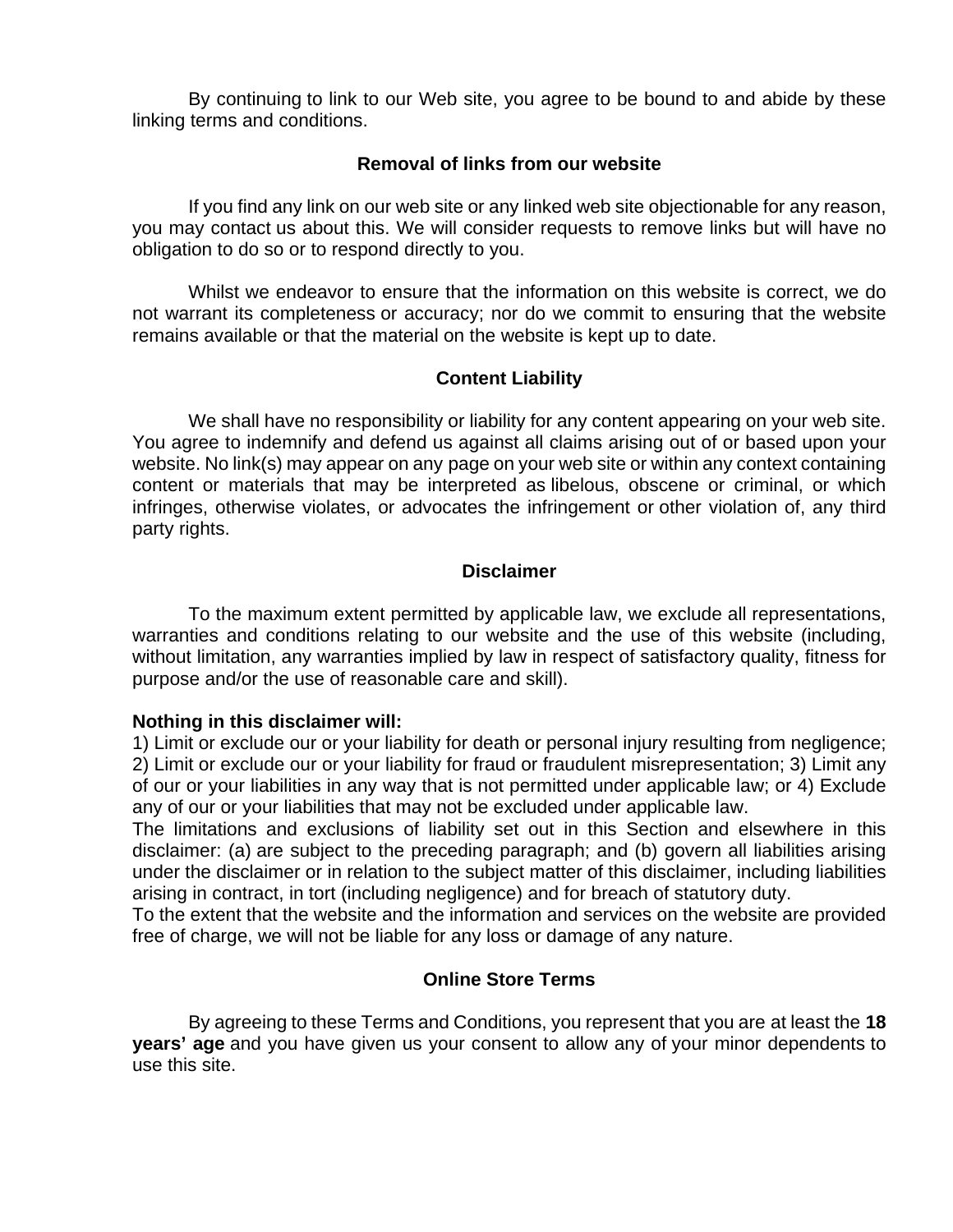You may not use our products for any illegal or unauthorized purpose nor may you, in the use of the Service, violate any laws in your jurisdiction (including but not limited to copyright laws).

You must not transmit any worms or viruses or any code of a destructive nature. In case of Your Total amount is less or equal to 5000.00 USD (Five Thousand US Dollars), we will issue Invoice only.

In case if Your Total amount is more than 5000.00 USD (Five Thousand US Dollars), you have to download and sign the Purchase Contract (see in our website footer the link).

A breach or violation of any of the Terms will result in an immediate termination of your Services.

### **Modifications to the service and prices.**

Prices for our products are subject to change without notice. We reserve the right at any time to modify or discontinue the Service (or any part or content thereof) without notice at any time. We shall not be liable to you or to any third-party for any modification, price change, suspension or discontinuance of the Service.

### **Accuracy of billing and account information.**

We reserve the right to refuse any order you place with us.

We may, in our sole discretion, limit or cancel quantities purchased per person, per household or per order.

These restrictions may include orders placed by or under the same customer account, the same credit card, and/or orders that use the same billing and/or shipping address.

In the event that we make a change to or cancel an order, we may attempt to notify you by contacting the e-mail and/or billing address/phone number provided at the time the order was made.

We reserve the right to limit or prohibit orders that, in our sole judgment, appear to be placed by dealers, resellers or distributors.

You agree to provide current, complete and accurate purchase and account information for all purchases made at our store.

You agree to promptly update your account and other information, including your email address and credit card numbers and expiration dates, so that we can complete your transactions and contact you as needed.

### **User's comments, feedback and other submissions**

If, at our request, you send certain specific submissions (for example contest entries) or without a request from us you send creative ideas, suggestions, proposals, plans, or other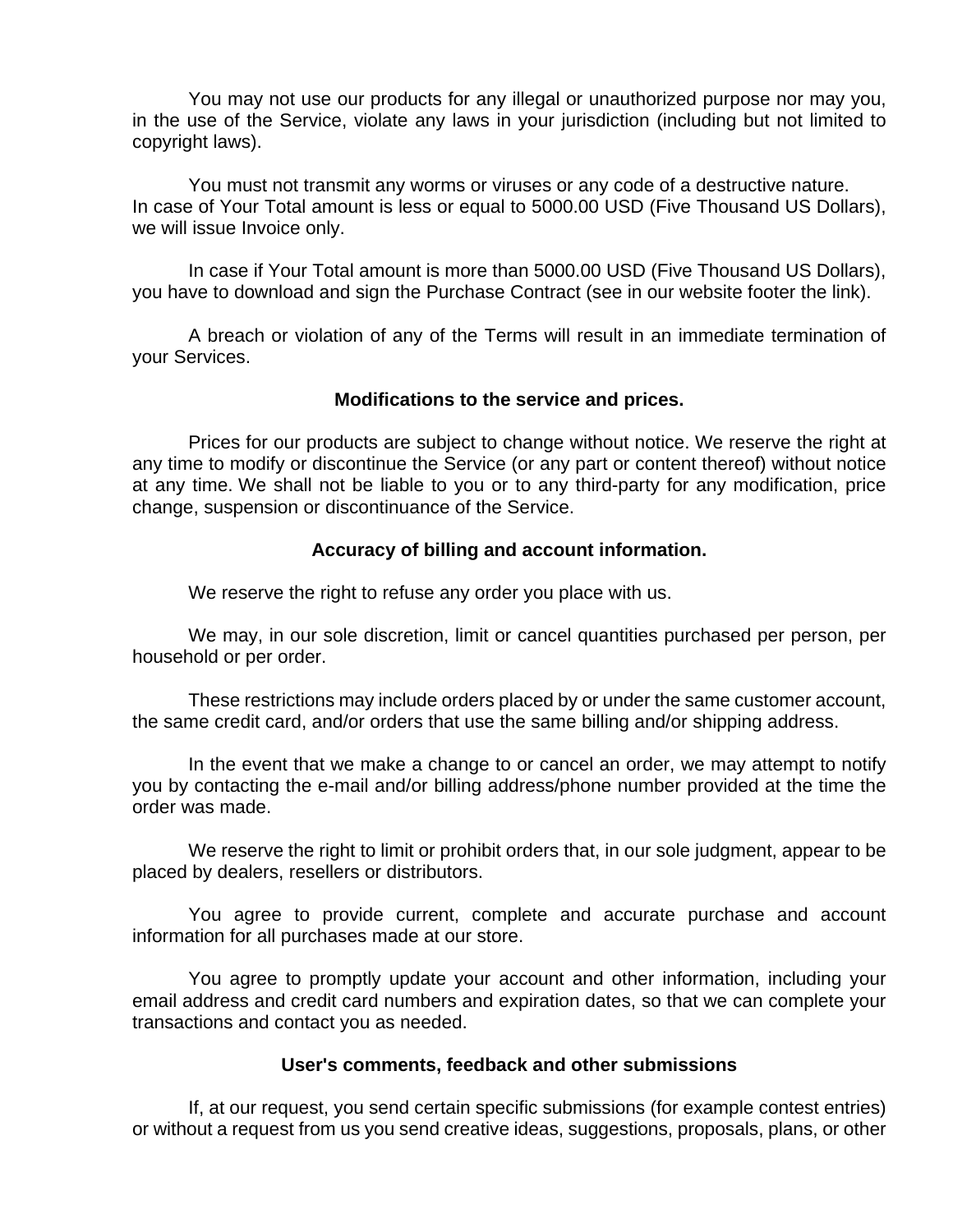materials, whether online, by email, by postal mail, or otherwise (collectively, 'comments'), you agree that we may, at any time, without restriction, edit, copy, publish, distribute, translate and otherwise use in any medium any comments that you forward to us.

We are and shall be under no obligation (1) to maintain any comments in confidence; (2) to pay compensation for any comments; or (3) to respond to any comments.

We may, but have no obligation to, monitor, edit or remove content that we determine in our sole discretion are unlawful, offensive, threatening, libelous, defamatory, pornographic, obscene or otherwise objectionable or violates any party's intellectual property or these Terms of Service.

You agree that your comments will not violate any right of any third-party, including copyright, trademark, privacy, personality or other personal or proprietary right. You further agree that your comments will not contain libelous or otherwise unlawful, abusive or obscene material, or contain any computer virus or other malware that could in any way affect the operation of the Service or any related website. You may not use a false e-mail address, pretend to be someone other than yourself, or otherwise mislead us or third-parties as to the origin of any comments. You are solely responsible for any comments you make and their accuracy. We take no responsibility and assume no liability for any comments posted by you or any third-party.

### **Errors, inaccuracies and omissions.**

Occasionally there may be information on our site or in the Service that contains typographical errors, inaccuracies or omissions that may relate to product descriptions, pricing, promotions, offers, product shipping charges, transit times and availability. We reserve the right to correct any errors, inaccuracies or omissions, and to change or update information or cancel orders if any information in the Service or on any related website is inaccurate at any time without prior notice (including after you have submitted your order).

We undertake no obligation to update, amend or clarify information in the Service or on any related website, including without limitation, pricing information, except as required by law. No specified update or refresh date applied in the Service or on any related website, should be taken to indicate that all information in the Service or on any related website has been modified or updated.

### **Prohibited uses.**

In addition to other prohibitions as set forth in the Terms and Conditions, you are prohibited from using the site or its content: (a) for any unlawful purpose; (b) to solicit others to perform or participate in any unlawful acts; (c) to violate any international, federal, provincial or state regulations, rules, laws, or local ordinances; (d) to infringe upon or violate our intellectual property rights or the intellectual property rights of others; (e) to harass, abuse, insult, harm, defame, slander, disparage, intimidate, or discriminate based on gender, sexual orientation, religion, ethnicity, race, age, national origin, or disability; (f) to submit false or misleading information; (g) to upload or transmit viruses or any other type of malicious code that will or may be used in any way that will affect the functionality or operation of the Service or of any related website, other websites, or the Internet; (h) to collect or track the